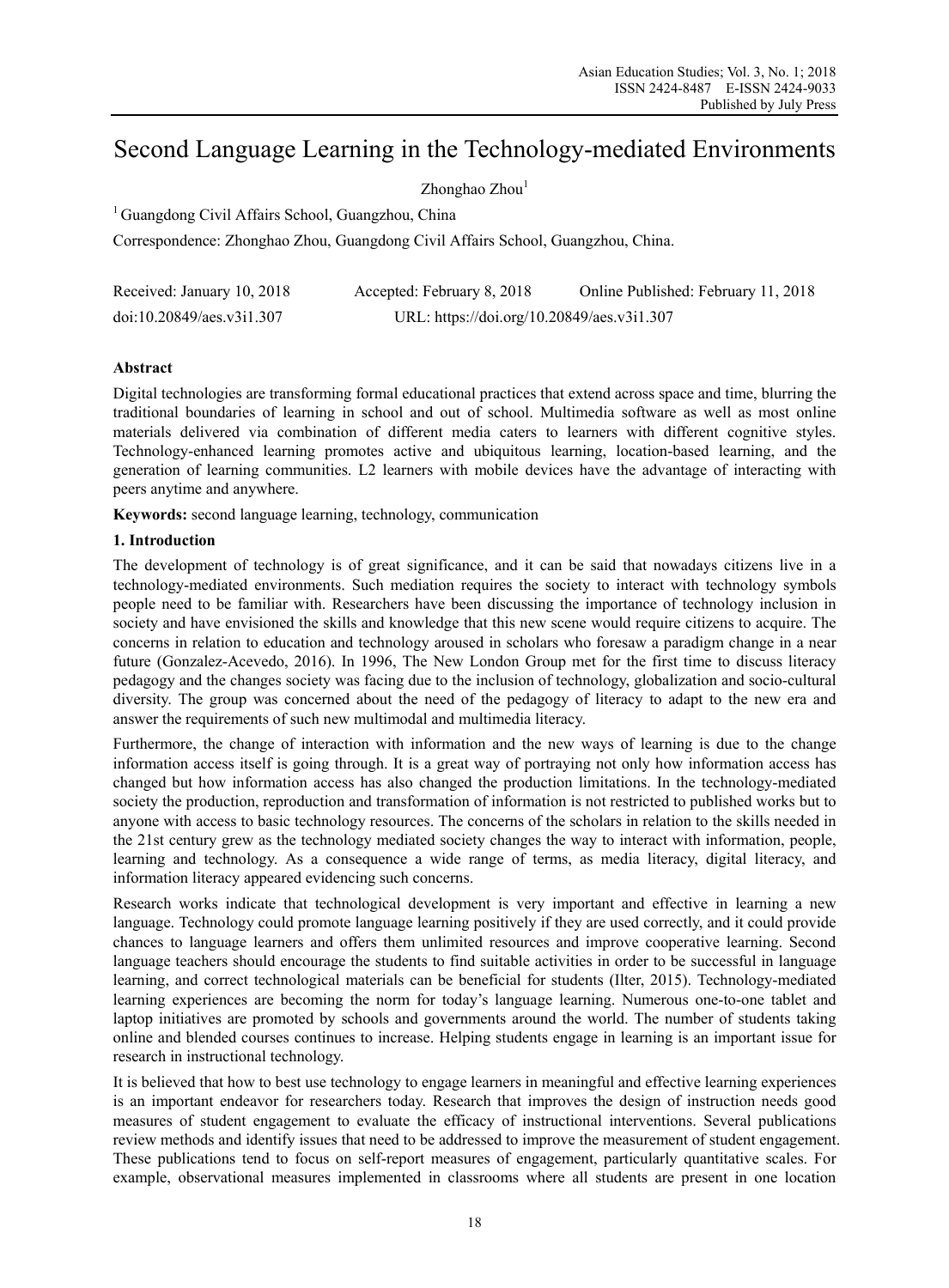would be challenging to arrange for an online course in which students learn separately and at a distance (Henrie, et al. 2015). Additionally, technology affords us with new methods to measure student engagement in ways both scalable and minimally disruptive to learning, such as using computer-generated data of user activity with a learning system.

Digital technologies are transforming formal educational practices that extend across space and time, blurring the traditional boundaries of learning in school and out of school. Researchers are increasingly documenting new technology-enriched socially shared learning activities that mediate students' engagement and learning opportunities across various timescales and spatial contexts. In these new technology-enriched infrastructures for learning, many of the traditional dichotomies concerning formal/informal, online/offline, and teacher-led/student-led activities have become more fluid and mixed. In some of the new pedagogical frameworks, the learning settings ranged from the formal school setting to more informal settings, such as the home, cinema, or streets. The students made observations and took photos in their daily encounters outside school and associated these photos with knowledge learned in class. The students' photos and other learning products were then discussed online among peers and in class facilitated by the teacher (Kumpulainen and Rajala, 2017). The researchers concluded from their studies that over time the students moved from acquiring content knowledge to developing the capacity to learn seamlessly across contexts.

In the technology-mediated learning activities, students' different identities, interests, and discourses have been identified as intersecting, creating opportunities and tensions for students' engagement and learning opportunities. It has also been pointed out how traditionally structured time-space configurations of school pose a challenge for students' engagement and learning within such new infrastructures. These studies have shown that students interpret and experience technology-mediated learning activity in varied ways and these interpretations mediate what resources and discourses students consider appropriate for the tasks at hand. One of the studies investigated Norwegian secondary school students' engagement in a social media site that involved chatting with other students, writing blogs, and sharing videos. The study revealed that the students displayed varied learner identities and associated orientations to the social media site as a space for learning.

The aim of this work is to explore the impact of integrating media technology in second language learning classrooms and to analyze how much it assists learners in acquiring language skills. It will focus on the potential of technology as a powerful tool for second language instruction and the challenge of training our teachers in its instructional applications.

#### **2. The Integration of Technology in Second Language Learning**

#### *2.1 Media Technology*

Over the past several decades, technology has become a fixture around the world. Its influence has permeated into all facets of life, including second language teaching. Integration of media technology began in the 1950s when small language schools began to use the phonograph, movies and the tape recorder as tools in second language teaching. In the 70s and 80s, audio and video courses were improved through the added use of video projectors and slide shows. By the late 80s and early 90s, language labs were part of many of the more expensive language schools throughout the world. However, by the mid 90s many multimedia language programs became available for teachers on the Internet. In modern era of second language teaching, media technology such as video, pictures, animation, CDs or DVDs, internet, chat rooms and video conferencing and iPad have narrowed distance and turned the whole world into a global community (Ahmad, 2012). It provides opportunities to learners to converse not only with local community but with global community as well. It has revolutionized learning and teaching methodologies, thereby turning them more enjoyable and productive. Digital learning is delivering knowledge when and where it is needed, and it has been found that there is less teacher and more learner talk in computer classes. Furthermore, it changes teacher and students' roles and makes learning more students centered. Vision and hearing are the two dominant senses that media technology can provide to the students and present greater opportunities for learning linguistic inputs.

# *2.2 Computer-mediated Communication (CMC)*

Computer-mediated communication (CMC) was originally supported by networked computers using traditional formats such as e-mail and chat rooms. Even with the incorporation of traditional CMC systems into virtual environments and innovations such as multi-user domains (MUDs), CMC systems have remained largely text-based. Accordingly, the study of communication or discourse within virtual environments has focused mainly on text-based CMC. Several researchers have studied text-based CMC to understand participants' communication forms, patterns, and functions. Other researchers have explored online text-based chat, categorizing non-verbal forms and functions by analyzing transcript excerpts. CMC, in forms such as the virtual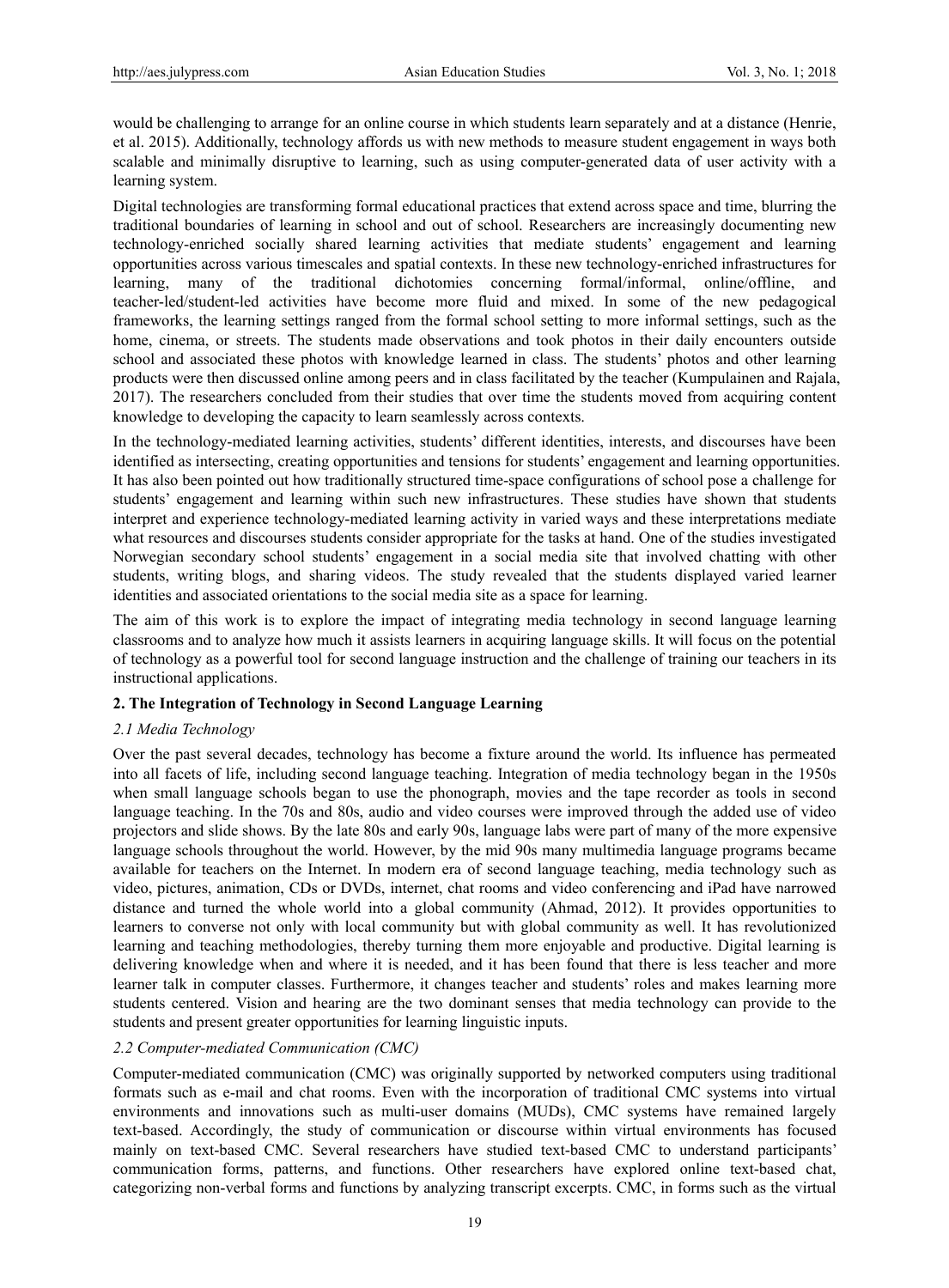chat features provided by early versions of virtual environments, has been predominantly text-based. The lack of non-verbal communication cues in these virtual environments severely hampers learners' social interaction, and also limits the sophistication of communication. As technologies have evolved, CMC forms have also evolved into synchronous voice-based CMC (SVCMC). With the advent of SVCMC tools, much of the communication within virtual environments has shifted from texting to talking (Shih, 2014). The new generation of SVCMC tools facilitates more sophisticated communication in terms of information depth, manners of communication, enhanced synchronicity, and user autonomy. As might be expected, the development of these SVCMC tools has had an impact on second language learning.

Communication strategies encompass both verbal and non-verbal employed to sustain communication. They can be used by language learners to manage communication problems and avoid breakdowns, in addition to facilitating the negotiation of meaning. Researchers have examined how communication strategies allow learners to compensate for insufficient competence, maintain conversation, and lead the conversation when appropriate. It has been noted that communication strategy use is crucial for advancing language learners' inter-language development. To classify communication strategy use, various researchers have conducted systematic analyses and provided communication strategy taxonomies. Taxonomy has been widely adopted in subsequent studies on communication strategy, and researchers have developed their own communication strategy taxonomies, many of which contain substantial overlap in terms of subcategories and descriptions.

## *2.3 E-learning*

In language teaching E-Learning can offer an opportunity to include original texts and to update them in a simple way, to use audio recordings and video recordings done by native speakers. E-Learning gives students a chance of interactive spoken and written communication. People have paid a great attention to preparing and using online courses in second language teaching for many years. The courses are often prepared in cooperation of teachers and students of informatics subjects taught at the faculty. Therefore the courses are made-to-measure, adjusted to the needs of the faculty teachers and students as well. At the same time, by taking advantage of the students' ability to communication and also very good technical facilities of the school, the design of the online language courses is very simple. All lessons are organized in an identical way. Therefore they are well understandable, and the work with them is easy and purposeful. The courses are directed to practicing grammatical issues, to working with original target language texts, to listening to the texts (Hubackova, 2010). There are drilling tests with an answer key included in every lesson with the possibility of unlimited repetition of tests, fill-in-the-gap texts, videos and texts for listening. The listening exercises are completed with their textual wordings of extracts, which is very important for understanding the original texts. The listening texts and video-extracts are borrowed from target language web pages to offer the students the kind of speech of native speakers and to compensate the conversation with them partially at least. It is shown that the students had a keen interest in the online courses of the target language.

Technology-mediated environments for language learning moved quite rapidly from being more marginal, specialized places for language learning, relying on custom-made materials, to being more open spaces, closely linked to the everyday worlds and technologies of users. Within the formal learning settings of the course, the virtual chatting acted as a gateway to target language communities and provided an authentic and purposeful cross-cultural experience. At the same time research began to identify ways in which students were highly agentive in deploying everyday tools and technologies in the course of their language learning. In a bilingual collaborative project between students in Germany and New Zealand, for example, students collaborated using a wide range of communication tools, both voice and text, including chat, asynchronous discussion forums and wikis (White, et al. 2016). Those sites became personally meaningful dwelling places for their everyday lives, as well as for language learning, linked to time and place. It is believed that whether technology-aided learning become part of individuals' language learning environment depends on the strength of the boundaries which individuals have created for themselves as language learners.

# **3. Computer-assisted Language Learning (CALL)**

Computer-Assisted Language Learning (CALL) is a relatively new and rapidly evolving academic field that explores the role of information and communication technologies in language learning and teaching. It includes a wide range of activities and initiatives in materials development, pedagogical practice, and research. CALL includes highly interactive and communicative support for listening, speaking, reading, and writing, including extensive use of the Internet. Materials development, pedagogy, and research in this field have developed in intellectual sophistication to the point where CALL should be considered as an independent academic field of study. CALL is sometimes regarded simply as a sub-section of computer assisted instruction (CAI), but because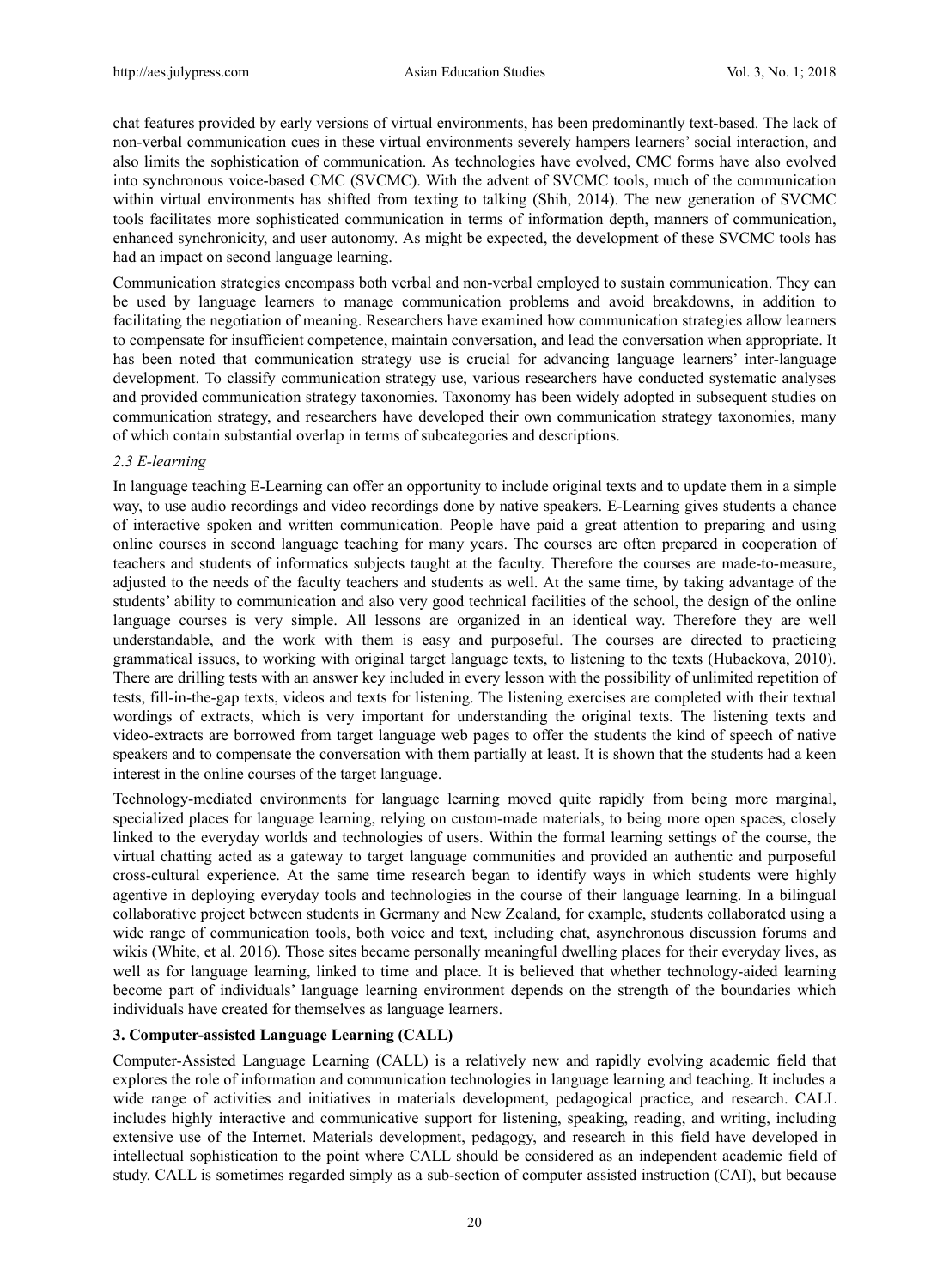CALL deals specifically with language learning, it is both inherently multidisciplinary and academically substantive. CALL can be said to belong to the field of applied language studies and, within that, is most closely related to second language acquisition (SLA), which is itself a rapidly evolving discipline. CALL and SLA are related to sociolinguistics, pragmatics, discourse analysis, and psycholinguistics.

## *3.1 The Goal of CALL*

The main goal of intelligent CALL is to prepare students for active citizenship in a global and networked society. It is essential for the students themselves to be able to find, evaluate and critically interpret information available on the Web, to create their 'texts' from their own selection of materials from a variety of sources. In teaching we will have to go behind how to decode texts, or understand them and pay increasing attention to how to explore and interpret the vast range of online texts. Another aspect to be considered relates to an effective online writing, since that is ubiquitous in the knowledge society and was reinforced by the advent of Web 2.0 (Martins, 2015). The development of a digital literacy is also one of the goals of teaching and learning second languages, and the ultimate purpose is that the learner becomes active, autonomous, independent and able to plan her/his active, conscious, and purposeful self-regulation of learning. This intelligent phase features the concept of multimodality, which refers not only to the variety of media available today and the different ways of constructing meaning, but also the possibility of combining these modes more easily in an orchestration of meanings.

CALL is a new field in both the computer and linguistics sciences. Linking both fields, it offers good promises to teachers, linguists, and computer researchers. With the growing sense of unity between linguists and computer scientists, some of the mysteries of language acquisition will be uncovered, which can help provide more effective and principled language teaching. The linguist can provide the theoretical assumptions of language learning, the efficient approaches, and methods required by the language learning and the acquisition process, while the computer scientist can help provide sophisticated means to meet the requirements generated by those approaches and methods. There are many peripheral applications for computers in the educational domain (Marzban, 2011). Language testing, language research, and school management, for instance, all offer scopes for computer applications. CALL programs help improve learning speed, individualized instruction, authenticity, efficiency, and administration. Linguists view CALL as a new device for testing current hypothesis and developing new ones accurately. The history of CALL suggests that computer can serve a variety of uses for language teaching. It can be a tutor which offers language drills or skill practice; a stimulus for discussion and interaction; or a tool for writing and research. These emerging technologies give learners great opportunities to engage in authentic conversation and expand their exposure to the target language. The social and learning impacts of these applications deserve great attention in the near future.

## *3.2 The Stages of CALL*

In a research work trying to systematize different stages of CALL, there are several phases. The first phase, associated with behaviorist learning theories, is characterized by activities of stimulus-response and repetitive exercises. Next there is the communicative phase, which is based on a communicative approach to teaching and learning and the focus lies now on the effective use of language. Originality is encouraged and textual reconstruction activities and role-play are promoted. The integrative phase coincides with the development of multimedia technology and the emergence of new theories which argue that language learning is a social construction. According to this perspective, students should be confronted with rich and authentic learning environments.

Continuous developments in information technology have had strong implications in second language teaching and learning. The emergence and dissemination of the concept of CALL is attracting the increasing interest of teachers and researchers for this area of knowledge. The evolution of the concept is closely related to the findings in the area of information technology. The role of technology as a resource for instruction of second language learners is increasing as educators recognize its ability to create both independent and collaborative learning environments. In the eighties, the application of technology in language classrooms included the use of film, radio, television, language labs with audio and video tapes, computers, and interactive video. Various types of computer-assisted language learning also began to become more common. Although there were some innovative uses of software such as MacLang, the majority of CALL uses were limited, in form, to drill and practice exercises. As the technology advanced, we began to see more interactive uses of CALL as well as an increase in the integration of various media into the computer system.

# *3.3 The Applications of CALL*

Computer technology has become more accessible to both individuals and schools. Moreover, our growing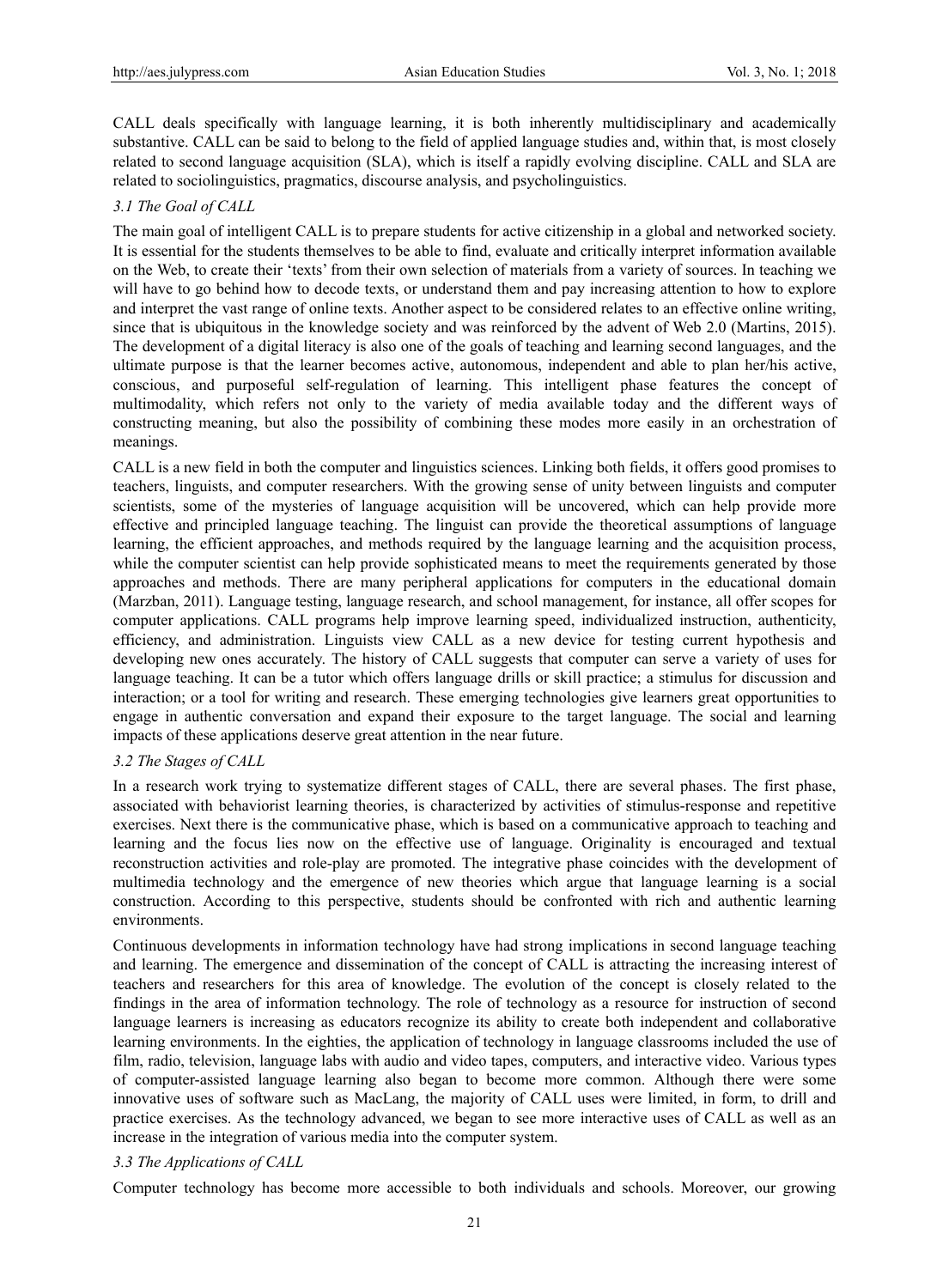understanding of its potentials has encouraged a shift in emphasis from computer technology itself to its applications. That is, finding ways to use computers for enhancing teaching and learning has gained prominence in the research (Ghasemi, et al. 2011). Today, the use of multimedia, the Internet, and various forms of distance learning are wide spread. Interest in using them as tools to support language learning is growing, both from the perspective of a language educator and that of a language learner. Through the use of the Internet, word processors, multimedia, hypermedia, drill and practice programs, students can engage in individualized instruction designed to meet their specific needs and participate in cooperative projects that foster communication with peers in their classrooms and throughout the global community. This is indeed an important area and a current direction in second language teaching, which is under the discipline of applied linguistics.

Multimedia software as well as most online materials delivered via combination of different media caters to learners with different cognitive styles. Information technology benefits both the students as well as the teachers. Both get to know each other to enable the rapport normally associated with good teaching. It enables greater imaginative understanding through increased access to information and new ways of accessing the information. It enables the recording process to take place while it is being used. With the advent of the Internet, it can also be a medium of global communication and a source of limitless authentic materials. Findings from numerous studies suggest that the use of visual media supported vocabulary acquisition and reading comprehension and helped increase achievement scores. The technological advancements in the field of education should be constantly used by the students and teachers. The so called facilitators should strive hard to provide effective language education to students. It is time that we move to create a comprehensive, coherent language learning environment that reflects our enhanced knowledge of language acquisition, education and technology. The integration of computer technology into the communication environment has the potential to transform the students from passive recipients of information into active participants.

## **4. Information and Communication Technology (ICT)**

Information and Communication Technology (ICT) stands for new multimedia technologies, including computer software, CD-ROM, the internet, television, film as well as internet-based project work, e-mail, chat, blogs, wikis, podcasts, and so forth. A large amount of research has been conducted to better comprehend the effect of ICT on students' language learning and demonstrates that the use of ICT in language classes increases the students' enthusiasm and achievement and also makes them stay longer on the task. Moreover, it is found that if students believed that ICT could help them in their long-term future, they would spend more time on using it. ICT can help students with intellectual disabilities to promote their communication skills and self-confidence. Furthermore, ICT increases students' computer literacy, strengthens their cultural awareness, and develops their social identity in the target culture (Hismanoglu, 2011). Of course, there are some negative points, including the expense which prevents ICT from being used as widely as desired, parents' doubts even fears about the vast amount of ICT use, insufficient time allocation due to pre-arranged syllabus, also lack of technical support dedicated to the use of ICT, and lastly teachers' in-confidence for their few skills on the new technologies.

#### *4.1 The Role of ICT*

The rapid progress of information and communication technologies is considered as one of the key factors of change in humankind society. Today, the rapid progress of information and communication technologies has been combined with different aspects of life, including its effect on education, research and communications. Progress and development in information and communication technology are considered as positive elements of change in higher education, and internet and network technology are used extensively in educational fields. Today, internet has become an instrument for searching information, social-international interactions and support of discoveries, and it has a fundamental role in the education process. Studies have shown that in spite of the rapid progress of information and communication technologies, these technologies are not used effectively in classrooms. Sometimes students do not know how to use internet effectively; even the instructors do not understand its use in educational schedules or in everyday classes (Ahmadi, 2011). It is found that while technology is mostly used in administration and researches, it is rarely used in education since including computer technologies in instructional process challenges the faculty members' abilities. According to performed researches, there are still a lot of faculty members who do not use information and communication technologies effectively in the process of teaching and learning. However, it is a fundamental need to help and encourage the faculty members to accept these technologies effectively and apply them in their education.

ICT can enhance language learners' target language and curriculum learning by providing opportunities to access information in different and helpful forms, for example, through multimedia, through key visuals, or through models and simulations. The access to meaning can be improved for learners through the variety of media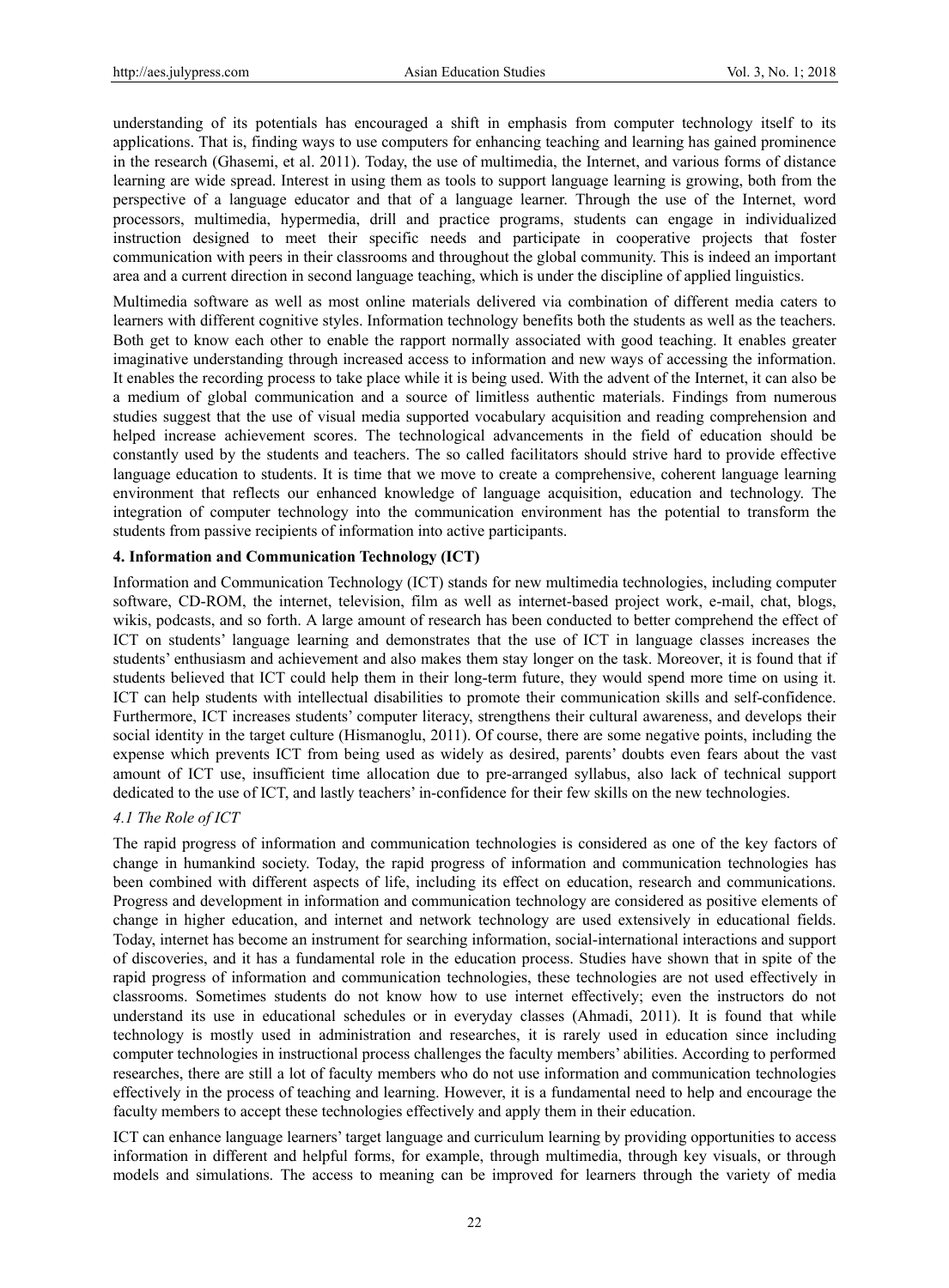available: e.g. speech and/or text, graphs, diagrams, video, graphics, etc. Using models, simulations and key visuals can help learners visualize complex or abstract processes and concepts. They can support learners to move from simple observational or naming language to the complex language of explanation, hypothesis, prediction and generalization. It may create opportunities for learners to refine, develop and store their language output, for example, using word processing programs to redraft, using publishing programs to present information, or using web cams to record their oral presentations. ICT allows learners to combine spoken, written, visual and graphic output which can support them to successfully express what is just beyond their current linguistic competence in the target language, and to develop further competence. Learners are more likely to develop and refine their ICT-based output than paper-based output, able to develop it collaboratively with more opportunities to examine their language output in detail.

ICT may create a context in the target language and show how it is used, for example through text tools, authoring programs or writing frames. Comparing learner versions between themselves and against models can help learners identify improvements they could make. It can support curriculum and L2 learning, for example through internet translation tools, electronic bilingual dictionaries, first language subject-related texts and explanations on the internet. ICT provides opportunities for learners to become autonomous learners and to practice their skills in particular areas of L2 through specific software or internet based research. Computer based L2 learning activities can increase confidence and competence in specific areas. They can be useful tools for independent study and autonomous learning. ICT may increase opportunities and motivation to communicate in L2, for example through email exchanges, video conferencing, virtual classrooms or web page authoring. Computer-mediated communication (CMC) increases the ways learners communicate, and communication can be less culturally and linguistically bias. Research suggests that CMC encourages L2 learners to take risk with language, to learn from the language of others and encourages different language structures. It can stimulate working, thinking and talking collaboratively which supports learners to process and embed language and curriculum learning. ICT as a stimulus can provide the context for this, and can be used to stimulate exploratory talk and encourage collaboration in the construction of learning.

#### *4.2 Technology Acceptance Model (TAM)*

In the degree to which students will use ICT tools, one pivotal factor is their acceptance of technology. The Technology Acceptance Model (TAM) is a commonly used model, and aims to predict the intention to use ICT. TAM is founded on the well-established Theory of Planned Behavior, which explains human behavior by stating that it is directly preceded by the intention to perform this behavior. Intention, in turn, is influenced by three factors: personal beliefs about one's own behavior, ones norms, and the amount of behavioral control one has. Building on this theory, TAM states that the intention to use ICT is influenced by two main factors: the perceived usefulness and the perceived ease of use. The former refers to the extent to which a person believes the use of ICT will, for example, enhance his or her performance on a course, and the latter is the perceived effort it would take to use a particular communication tool like a webcam (Giesbers, 2013). The development of advanced information and communication technologies (ICT) has changed the way teaching and learning are conceptualized and conducted. Technology-enhanced learning is a common practice nowadays, describing learning activities or environments that are mediated, supported, facilitated, or augmented by web-based technologies.

Technology-enhanced learning promotes active and ubiquitous learning, location-based learning, and the generation of learning communities. As ICT continue to develop, new learning methods evolve, requiring learners to be flexible in their ability to use them efficiently. Hence, technology acceptance and adoption, in various contexts, is a main factor of contemporary flexible thinking in learning. Following the need to examine an individual's ability to accept and adopt new technologies, the Technology Acceptance Model was generated. This model consists of four constructs: perceived ease of use, perceived usefulness, attitudes toward using technology, and behavioral intention (Barak and Levenberg, 2016). Perceived ease of use is the degree to which a person believes that using a particular system will be free from effort, while perceived usefulness signifies the degree to which a person believes that using a particular system will enhance their performance. Attitude toward using is the degree to which a person prefers a particular technology, and behavioral intention is the degree to which a person is open and willing to use a particular technology. Flexible thinkers are open to new experiences and therefore are more likely to accept and adopt new technologies.

Rapid changes in the way people communicate and construct knowledge require the ability to adapt to new situations. Adaptability refers to an individual's ability, skill, disposition, willingness, and/or motivation, to change or fit different task, social, and environmental features. In contemporary education, adaptability is thought of as an essential skill since students are required to use new learning methods, environments, and tools.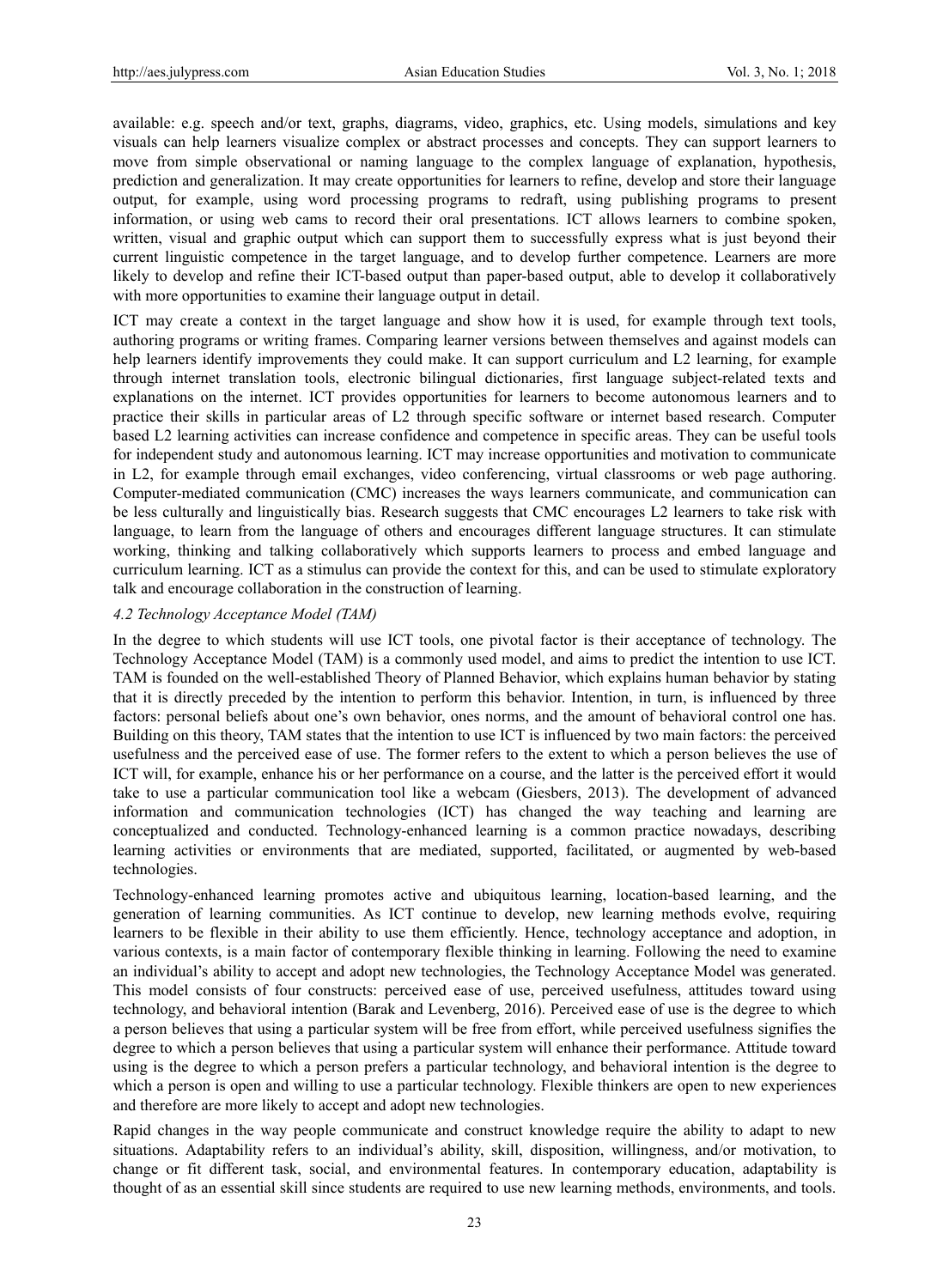One characteristic of adaptability is the willingness to be involved in an unfamiliar situation. This can be a new learning topic, a new learning environment, or a new problem to solve. As part of flexible thinking, adaptability allows a learner to engage with these unfamiliar situations in an efficient way. It explains students' ability to transfer what they have learned to new situations, since flexible learners are prepared to challenge the unknown and face the unfamiliar. In the context of collaboration and team work, flexibility and adaptability are related competences. Adaptive responses to changing demands and the ability to spontaneously restructure one's knowledge are important for a successful teamwork. Flexible thinkers adapt easily to varied roles, responsibilities, schedules, and contexts. They work effectively and respectfully with diverse teams by making necessary compromises to accomplish a common goal.

#### *4.3 Learners' Motivation and Attitude to Use ICT*

Research has shown that motivation is a key mediator for behavioral intention to use ICT. Only recently has the link between technology acceptance and motivation been made in the domain of e-learning, more specifically in computer-supported collaborative learning, by linking TAM with self-determination theory (SDT). Self-determination, which is understood as the extent to which learning is perceived to be self-steered and autonomous, has been found to be a dominant factor that influences learning behavior in various settings, including in e-learning settings. Self-determination is strongly related to motivation, and is specifically framed in terms of social and environmental factors that facilitate versus undermine intrinsic motivation. Intrinsically motivated learners are also referred to as autonomous, as they typically engage in learning because they find it enjoyable or challenging and they have an internally focused locus of causality. Extrinsically motivated learners are referred to as 'control oriented', as they feel they have limited control over their learning process. According to SDT, motivation is not a dichotomous construct where students either have an intrinsically or extrinsically directed drive. Instead, extrinsic motivation is perceived as a continuum of types differing in how close they are to intrinsic motivation and vice versa. Self-determination has been shown to explain differences in amount and quality of students' e-learning activities. The contributions to discussion forums in online courses have been found to be higher for more intrinsically motivated students.

Second language teachers cannot simply assume that the techniques, approaches and strategies that worked well in the traditional learning environment of the classroom can simply be successfully used in the environment of the ICT. Students' perceptions were found to influence the success of integration, specifically the amount of technology use, the ways in which the technology was used, and teachers' and students' expectations about learning. It is found that people's computer use was predicted by their reasons for use and that perceived usefulness was also strongly linked to this reason. According to Technology Acceptance Model, there is a significant impact on a user's attitude towards using the systems. Another research shows that second language teachers perceive that ICT enhances the need to know how to integrate it in teaching, helps their students understand the target language better, facilitates their students' language learning, enables their students to use real or authentic language with people and meets the individual language learning needs of their students. In addition to factors such as computer access, time constraints, individual computer skills and hardware issues, learner socio-cultural backgrounds, previous knowledge and learning experiences also contribute to their perceptions of the learning process. Only through students perceiving learning technologies as part of a learning context which encourages independence in learning and deep learning approaches are enhanced, the desirable learning outcomes would likely take place.

Integration of technology into language education has become an everyday occurrence. Educational multimedia courseware as resource materials to enhance the teaching and learning of the target language was produced extensively. This kind of courseware is used as a learning tool in the second language classroom with a hope that it could help in overcoming students' proficiency problem. It is hoped that by using the courseware, students' interest in learning the language could be gained and eventually their proficiency could be improved (Yunus, et al. 2010). In the past, the cost of computers and courseware greatly restricted the use of computers in education. Now, however, regardless of the cost, computers and courseware are becoming important tools for learning in institutions. Indeed, in the polytechnic, considerable pressure is being put on the second language lecturers to make use of the courseware marvels in their lesson as the cost of the courseware is rather expensive. With the use of the courseware in the second language classroom in the polytechnic, and, with the integration of ICT in the teaching of the subject, it is important to ensure that the courseware really supports the students' learning as a learning tool.

Once information and communication technologies (ICT) were implemented in education, language teachers have been in the forefront of using such technologies to facilitate language learning and teaching process. In the 21st century, with the widespread use and application of ICT in education, the teachers' role in using ICT has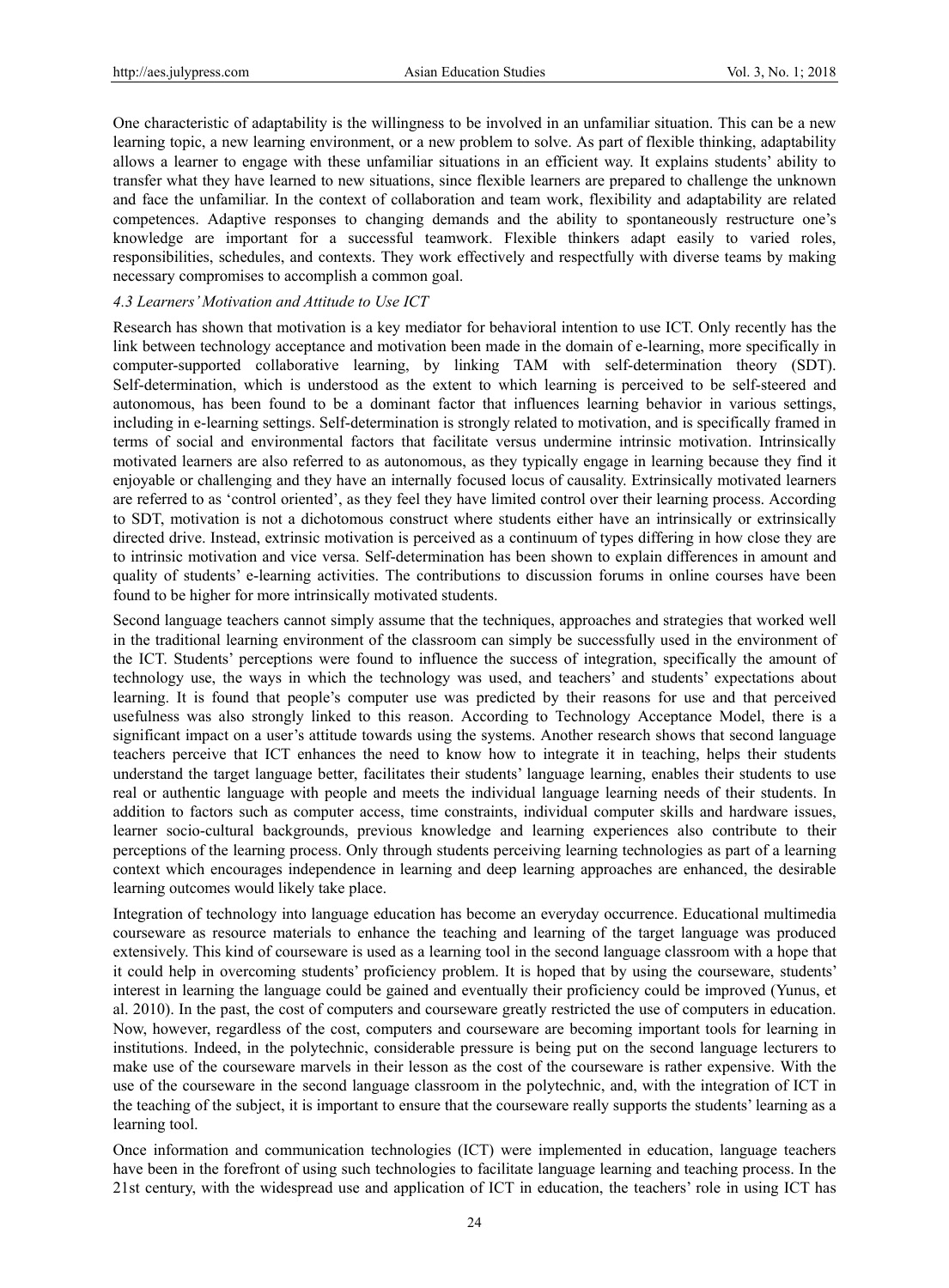been shifted from being the mere main knowledge providers to facilitators of learning languages via ICT. Accordingly, the technologies have also changed from being used mainly by teachers as presentation tools to supportive tools in language classes. From this perspective, teachers are the end-users and real agents in both technological plans and the subsequent implementation processes of ICTs in language learning and teaching.

#### *4.4 The Applications of ICT*

Nowadays, Information Communication Technology (ICT) is becoming increasingly important in education. One of the practical examples in teaching and learning language was GEMS Wellington Primary School which has introduced an innovative teaching methodology by using information and communications technology (ICT) equipment in second language teaching. The initiative is based on the suggestion where the integration of technology with education is needed to complement the efforts to boost the efficiency of second language training. The students made presentations about their learning experiences which included learning the different ICT equipments such as MP3 and MP4 player, digital cameras, digital camcorder, mobile phones and portable laptops in the target Language. For the outcomes, the learning process is very successful. One of the teachers said that learning second language using the latest ICT tools has revolutionized the teaching and learning practices. It has generated tremendous interest among non-native learners. They encourage the students to leverage the advantages of technology because it is important, both as a teaching tool and as an increasingly important part in their lives. Multimedia activities could be used in proper teaching and learning steps in the classroom especially for assigning students' homework and in class exercise (Lubis, et al. 2010). As part of learning process, homework and in-class exercises are given to students to help them in memorizing and revising what they have learned in classes. Assignments are also provided as a practice in helping students to solve problems and case studies. Multimedia presentations are usually used to describe a topic and illustrate it using visualization of objects and process. The multimedia activities are also able to test the explained matter using several prepared exercise as well and by applying this method, students could also improve their ICT knowledge.

Concerning the availability of the necessary technology, recent studies indicate that all Member States of the European Union as well as pre-accession countries are making remarkable effort to catch up and to bridge the new ICT. As to the technical support and time allocation, surveys reveal that ministries of education began to show a growing awareness of the need to address the question of providing specific support for ICT in SLT and also special teaching and learning programs are being developed, albeit most frequently taught and used in Europe. Regarding the families suspicions, it is the teacher's or instructor's task to endure that learners do not, for example, just surf the Web at random, but by directed within a specifically structured task, obtain the maximum benefit possible from time spent online. At this juncture, a shift of paradigm is necessary in teacher roles more like a facilitator, mentor, integrator of new media, researcher, designer of complex learning scenarios, collaborator, orchestrator of technology, learner and curriculum, learner and evaluator rather than a dominant and authority figure in the classroom.

In the age of ICT teachers and researchers have long been interested in uses of new technologies in second language teaching and learning. It argued that ICT may increase motivation, and is frequently linked with learner autonomy, which is defined as the ability to take charge of one's own learning. In other words, learners should be able to take all the decisions concerning their learning: determining targets and objectives, choosing contents and materials, selecting methods and techniques, organizing their learning, and assessing their progress. ICT thus seems to befit autonomy because it is claimed to provide greater freedom and flexibility to learn at one's own pace and convenience, whether within the context of a language course or beyond. It can contribute to lifelong learning, perhaps most apparent in use of the internet, which represents a worldwide library and resource centre where information can be accessed fast and efficiently: learners can thus benefit from a vast range of authentic language materials and resources which can be selected according to learning needs, aims, styles, strategies and preferences. ICT can be defined as a diverse set of technological tools and resources used to communicate, and to create, disseminate, store, and manage information. These technologies include computers, the Internet, broadcasting technologies, and telephony (Ghasemi and Hashemi, 2011). In recent years there has been a groundswell of interest in how computers and the Internet can best be harnessed to improve the efficiency and effectiveness of education at all levels and in both formal and non-formal settings. But ICTs are more than just these technologies; older technologies such as the telephone, radio and television, although now given less attention, have a longer and richer history as instructional tools. Moreover, different technologies are typically used in combination rather than as the sole delivery mechanism.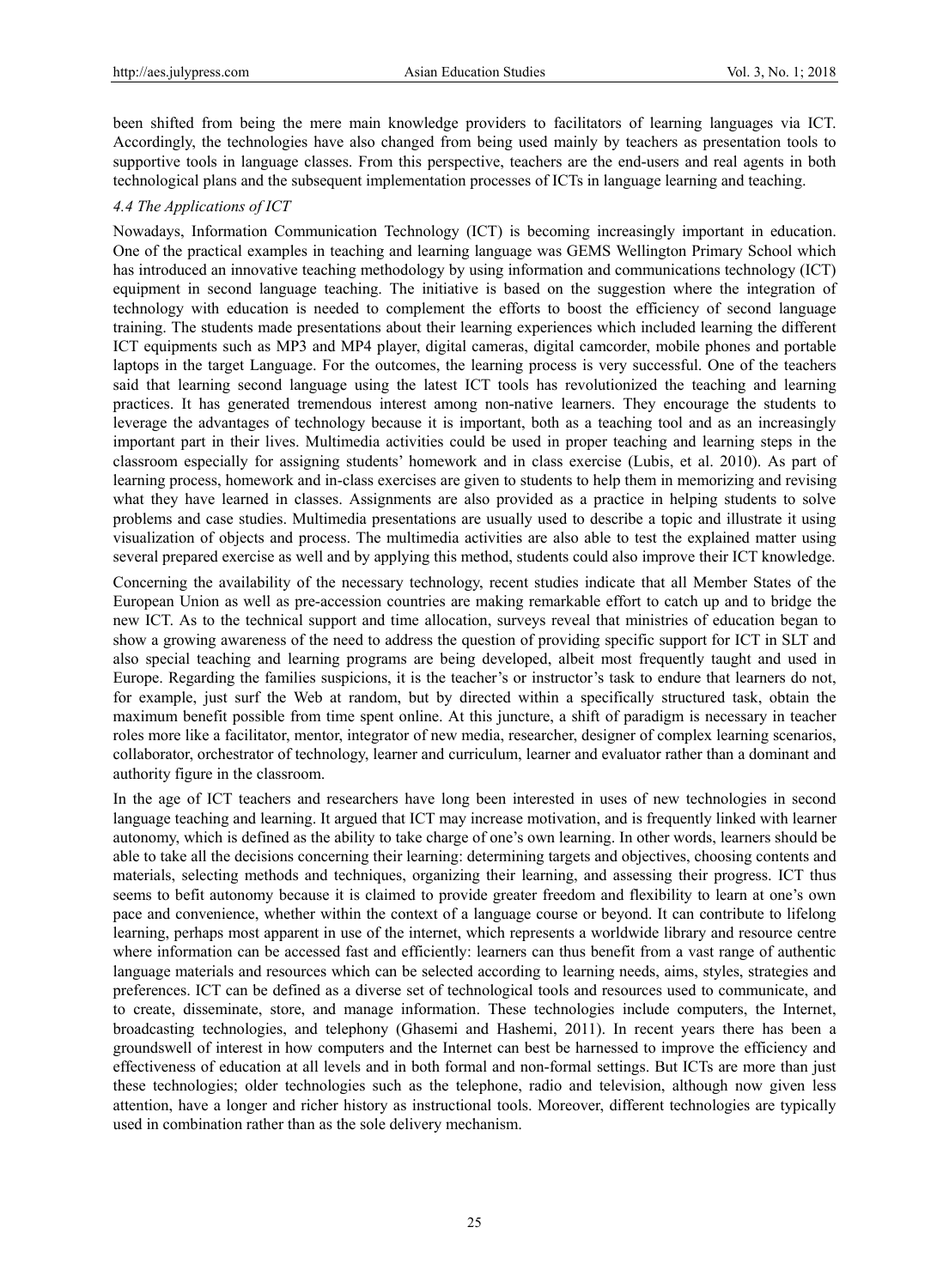# **5. Mobile learning**

# *5.1 Mobile Technologies*

Mobile learning has recently emerged as a new type of learning model which allows learners to obtain learning materials anywhere and anytime using mobile technologies and the internet. Given the global fact that more and more students use mobile devices such as notebooks, net-books, tablets, 4G mobile phones, digital cameras, MP3 players, and personal digital assistants (PDAs), there is now a growing interest in the potential role of mobile technology in supporting students formally both in and outside the classroom. In fact, many studies across disciplines have investigated the positive effects of using mobile technologies on education (Oz, 2014). Thus, the integration of mobile technology into higher education is important in providing students with a higher quality of education and contributing to higher national productivity growth.

Mobile learning can be broadly defined as the exploitation of ubiquitous handheld technologies, together with wireless and mobile phone networks, to facilitate, support, enhance and extend the reach of teaching and learning. Mobile learning can take place in any location, at any time, including traditional learning environments such as classrooms as well as in workplaces, at home, in community locations and in transit. Mobile technologies include mobile phones, PDAs, MP3/ MP4 players, handheld gaming devices, Ultra-mobile PCs (UMPCs), mini notebooks or net-books, handheld GPS, and specialist portable technologies used in science labs, engineering workshops. Mobile learning involves connectivity for downloading, uploading and/or online working via wireless networks, mobile phone networks or both, and linking to institutional systems e.g. virtual learning environments (VLEs) and management information systems (MIS). Mobile learning is currently the most useful tool in ICT world. It is believed that mobile learning could be an essential factor in involving L2 learning. As mobile phones combine PDA functions with cameras, video and MP3 players, and as tablets combine the portability of PDAs with the functionality of desktops, the world of learning becomes more mobile, more flexible and more exciting (Hashemi, et al. 2011). What makes mobile technology so intriguing is that it has an affinity with movement between indoors and outdoors, across formal and informal settings, allowing learners to lead at least some of the way. If language learners' preferences and needs can be allowed to have a bearing on what is learnt, mobile technologies have a clear role to play in realizing such an objective.

# *5.2 Three Aspects of Mobile Learning*

Mobile learning refers to any educational provision where the sole or dominant technologies are hand-held or palmtop devices. A mobile device is any device that is small, autonomous and unobtrusive enough to accompany us in every moment. In accordance with the developmental history of mobile learning, three aspects can be specified for this type of learning: mobility of technology; mobility of learning, and mobility of learner. The focus of mobility on learning is on the extensive use of mobile devices for learning outside the classroom. The third aspect focuses on the mobility of the learner, the design or the appropriation of learning spaces and on informal learning and lifelong learning. The swift development of mobile phones in the last decades from simple phones to smart-phones, which can serve as a mini-computer, telephone, or camera, and transfer data as well as video and audio files, has made mobile phones efficient learning tools.

Mobile learning is a type of learning that takes place with the help of mobile devices and simply means learning anywhere and at any time. While at the beginning, mobile learning focused on the role of mobile technologies and devices in education, in the recent years mobile learning is characterized with the mobility of the user and the informal learning that happens out of the classroom. In this case, any portable and palmtop devices such as portable media player devices, tablets, and mobile phones contribute to mobile learning. From among the portable technological tools, mobile phones are the most commonly used devices for learning, and due to their portability and accessibility, many scholars now consider using them in the educational settings for learning and teaching purposes. Research shows that mobile phones can be used to leverage instruction, empower place-based learning, and amplify learning (Rahimi and Miri, 2014). Mobile learning has certain benefits for language classes as well and allows language teachers to offer access to authentic content, communicative language practice, and task completion.

# *5.3 The Advantages of Mobile Learning*

The advantages of mobile-based L2 learning lie in its technology, including technologically advanced devices and functions, accessibility of learning resources that can be obtained anytime and anywhere, and the use of various applications for studying. These technological aspects tend to be stressed in examining the effectiveness of mobile learning. Learners have adopted mobile technological affordances more readily than those of personal computers, because mobile devices have already become such requisite tools for life daily in many countries that students have their own smart-phones or other mobile devices. L2 learners with mobile devices have the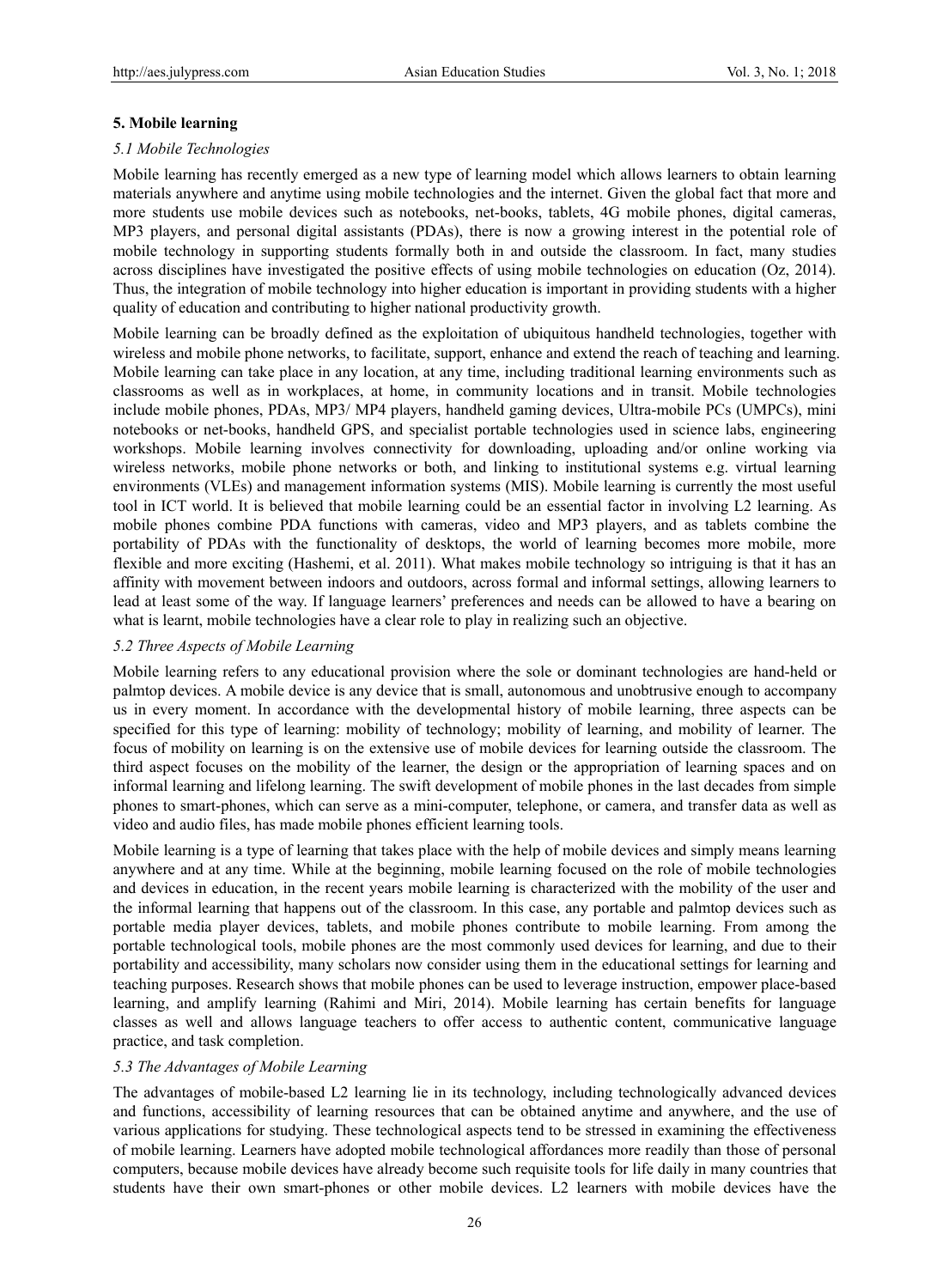advantage of interacting with peers anytime and anywhere with the resources they bring from their own everyday life-worlds, which can make their L2 learning more contextualized and effective. It is shown that mobile devices have become indispensable tools for daily life because of their portability, the convergence of technologies, and the decreasing cost for the devices and services.

Numerous studies also indicate that students in higher education have positive attitudes towards and perceptions about m-learning, and they are increasingly taking advantage of many functions in their mobile devices. Access to technology, ownership and connectivity are among critical success factors for integrating m-learning in higher education. It can be asserted that every individual in higher education owns a mobile phone and a great majority of students own portable computers. The increasing popularity and many mobile applications developed have supported second language teaching. It was found out that around 90% of distance-education students and faculty owned laptops and cellular phones and those who owned other handheld mobile devices ranged from 10% to 47%. These findings revealed that students often used mobile devices for emails, file transfer, and multimedia messages, and it suggests that the participants were ready for m-learning, mostly through laptops and cellular phones.

#### **6. Conclusion**

Technology represents a growing and rapidly evolving practice with potential benefits on students. In situations where the teacher and the classroom represents the only environment for second language acquisition and practice, asynchronous Web 2.0 tools offer students an alternative venue for additional interesting and engaging activities, ensure student-centeredness and autonomy as well as interaction and connectivity, and provide opportunities to practice reading, writing, speaking and listening outside the classroom walls at their own pace, in real life-semblance and safe environments. Second language teachers were among the first to recognize the benefits deriving from employment of the social networking tools in second language acquisition and established the first communities of practice for continuous professional development and dissemination of best practices.

Innovative and immersive technologies may transform conventional ways of teaching and learning. By collaborating with peers in immersive learning environments, students can deepen their understanding of the subject matter, transfer knowledge to real-world contexts, and develop a sense of belonging through peer scaffolding and virtual community building. The avatar-based environment as a playful, less threatening sphere also boosts confidence, heightens engagement, and stimulates risk-taking more than a 2D text-based setting. It is commonly agreed that language learners' immersion in a country where they are exposed to authentic and rich language input of the target culture is most conducive to second language acquisition (SLA). Nevertheless, the reality is that not everyone can afford the cost of traveling to a country where the target language is spoken, let alone stay there for an extended period of time (Chen, 2016). With the help of technology, it is possible to provide a dynamic space for language learners to work on authentic, interactive problem-solving tasks. Features afforded by technology-based learning, such as task simulation, real-time collaboration, identity exploration, and flexible multi-modality, can foster intercultural communication competence and negotiation of meaning; reinforce engagement, learning autonomy, and sense of belonging during task-based interaction; enhance language acquisition through synchronous multimodality; and facilitate real-world task delivery that transcends physical boundaries.

#### **Reference**

- Ahmad, J. (2012). English Language Teaching (ELT) and Integration of Media Technology. *Procedia-Social and Behavioral Sciences, 47*, 924-929. https://doi.org/10.1016/j.sbspro.2012.06.758
- Ahmadi, S., Keshavarzi, A., & Foroutan, M. (2011). The Application of Information and Communication Technologies (ICT) and its Relationship with Improvement in Teaching and Learning. *Procedia-Social and Behavioral Sciences, 28*,475-480.https://doi.org/10.1016/j.sbspro.2011.11.091
- Barak, M., & Levenberg, A. (2016). Flexible thinking in learning: An individual differences measure for learning in technology-enhanced environments. *Computers & Education, 99*, 39-52. https://doi.org/10.1016/j.compedu.2016.04.003
- Chen, J.C. (2016). The crossroads of English language learners, task-based instruction, and 3D multi-user virtual learning in Second Life. *Computers & Education, 102*, 152-171.https://doi.org/10.1016/j.compedu.2016.08.004
- Ghasemi, B., & Hashemi, M. (2011). ICT: New wave in English language learning/teaching. *Procedia Social and Behavioral Sciences, 15*, 3098-3102. https://doi.org/10.1016/j.sbspro.2011.04.252
- Ghasemi, B., Hashemi, M., & Bardine, S.H. (2011). The capabilities of computers for language learning.